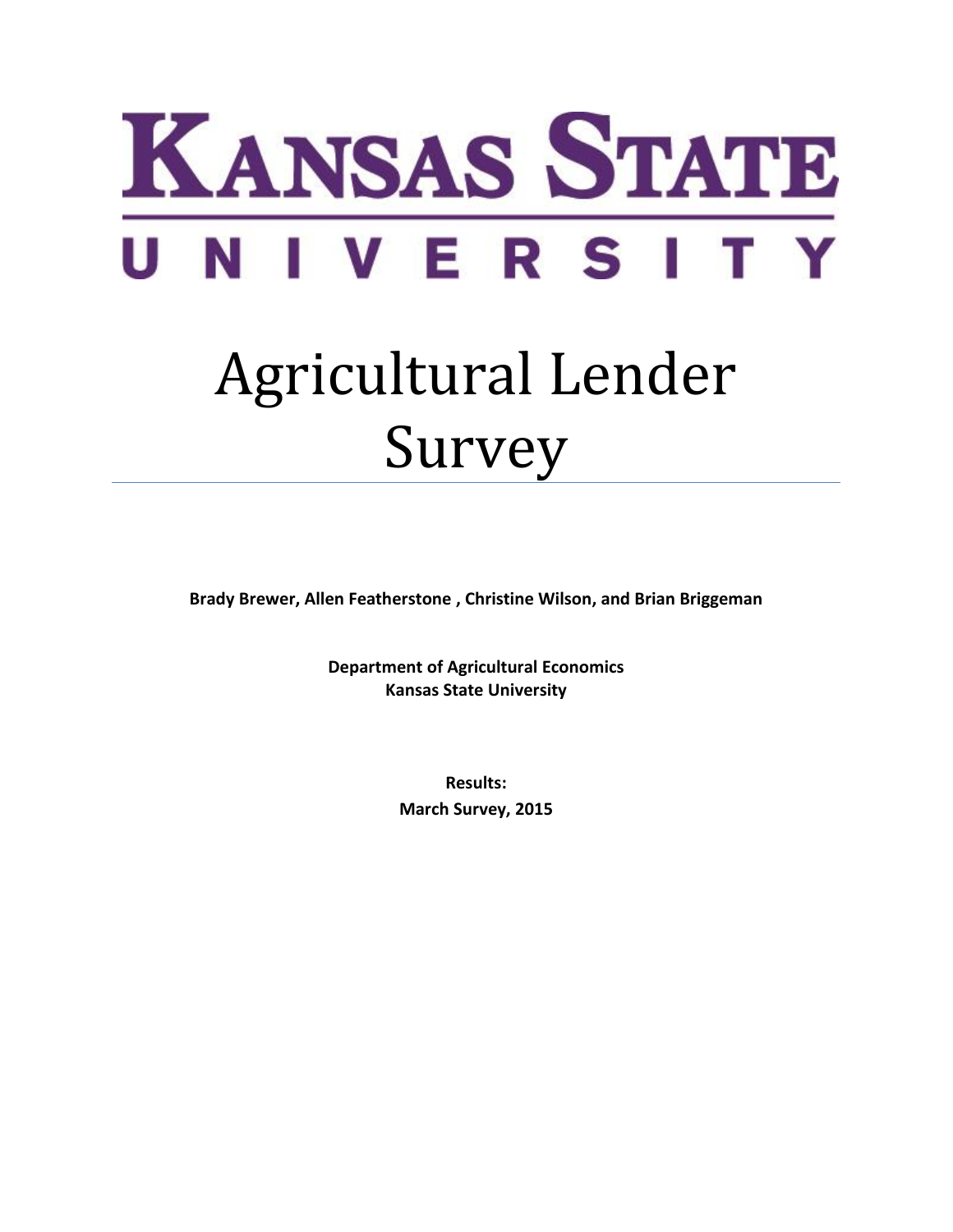## **Survey Summary and Highlights**

- More lenders reported farmland values decreasing in their service territories.
- Lenders reported an increase in non-performing loans for total farm loans when analyzed by loan type.
- Lenders reported an increase in non-performing loans for the crop sectors of corn and soybeans, wheat, and cotton.
- Survey respondents disagree over direction of spread over cost of funds in the longterm. Forty three percent of respondents expect spread over cost of funds to increase, 35% expect it to stay the same, and 22% expect it to decrease. This reflects uncertainty in interest rates and competition in the agricultural lending sector.
- Expectations for interest rates continue to look for an increase in the short- and longterm. However, survey respondents have been expecting an increase in the short-term since Fall 2013.
- Low commodity prices combined with rising input costs have agricultural lenders concerned about the financial health of farmers in the future.
- Lenders reported softening of cash rents along with the decrease in farmland prices.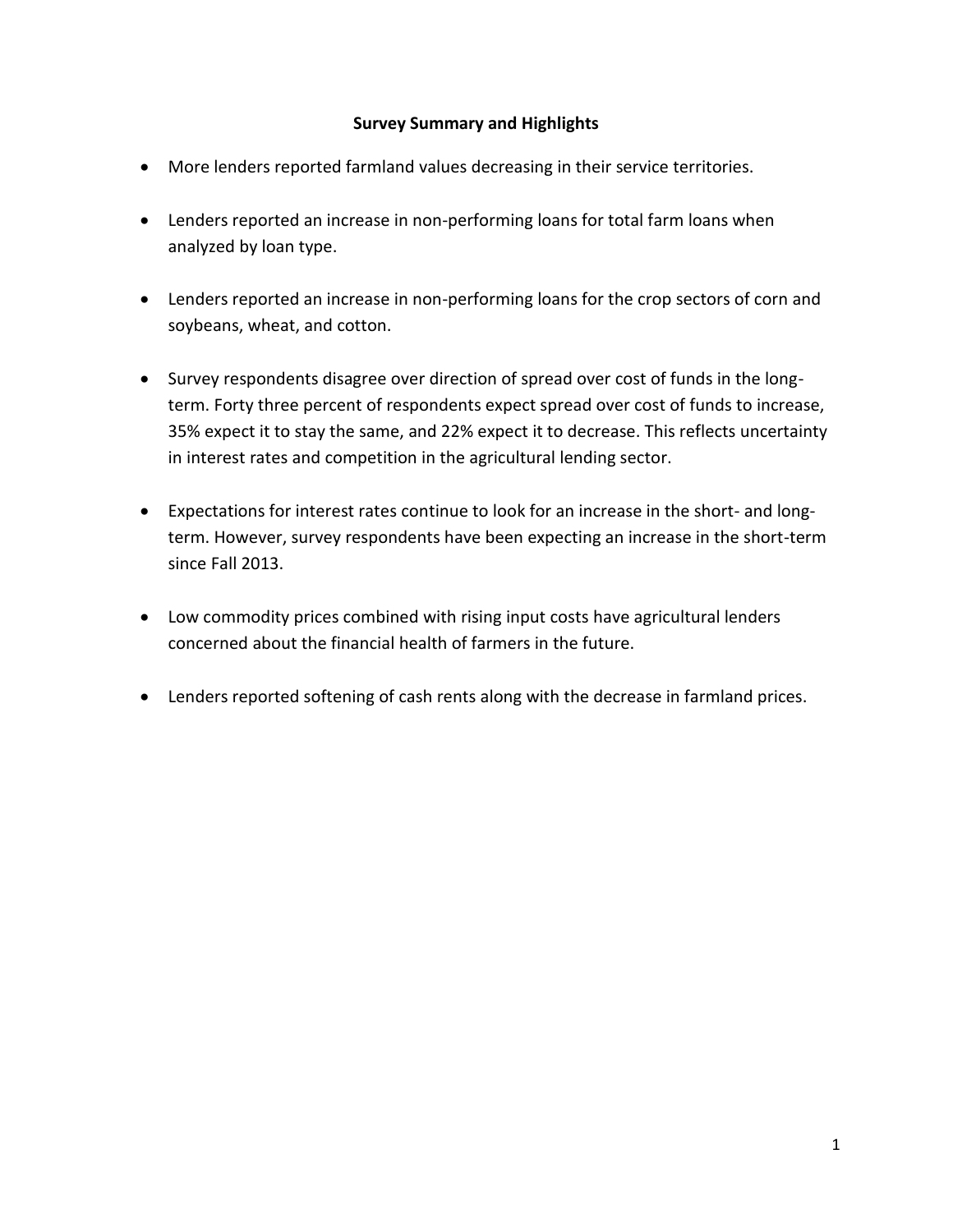The Department of Agricultural Economics at Kansas State University conducts a semi-annual survey of Agricultural Lenders to gage the recent, short term and long term future assessment of the credit situation for production agriculture. The results provide a measure of the health of the sector in a forward looking manner.

Kansas State University has worked with the National Agricultural Credit Committee (NACC) and the Federal Reserve Bank of Kansas City in developing the questions and assessing the need for this information.

A list of 1,500 commercial lending institutions who are listed with agriculture as their main specialty was obtained from the FDIC database as well as 92 Farm Credit institutions. This list was then internet searched for the emails of each of the lending institutions. The survey was sent to 500 lending institutions including the Farm Credit System, commercial lending institutions who have a specialty in agriculture according to the FDIC, vendor finance companies and insurance companies.

Each institution surveyed provided their sentiment on the current and expected state of four key areas: (1) farm loan interest rates; (2) spread over cost of funds; (3) farm loan volumes; (4) non-performing loan volumes; and (5) agricultural land values. Within each of these key areas, different loan types were assessed (farm real-estate, intermediate and operating loans) as well as the different agricultural sectors (corn and soybeans, wheat, beef, dairy, etc.).

The Spring 2015 survey had 39 lending institutions respond and the Fall 2014 survey had 43 lending institutions respond.

The survey responses are summarized using a diffusion index. This index is calculated by taking the percentage of those indicating increase minus the percentage of those indicating decrease plus 100. Therefore, an index above (below) 100 indicates respondents expect or experienced an increase (decrease) in the measure of interest. For example, Figure 3 illustrates that the index for the Spring 2014 expected long-term farm real estate loan interest rates equals 192. This number can be described as 92% more respondents felt farm real estate loan interest rates will go up in the long run than those who felt interest rates would go down.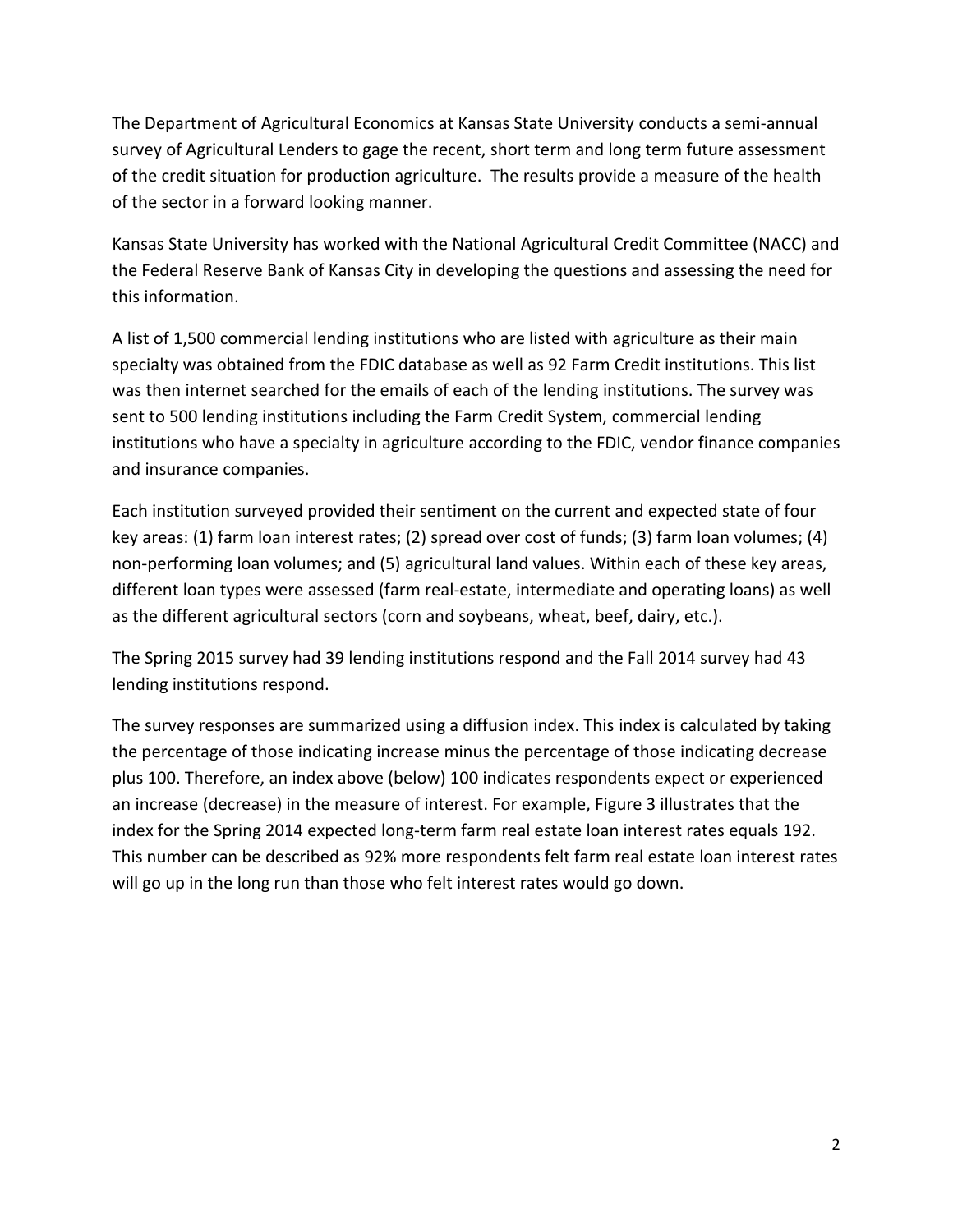#### **Figure 1, Demographics of Survey Respondents**



**Figure 2, Loan Volume by Region**



Figure 1 shows the demographics of the Spring 2015 survey respondents by primary service territory. The five territories are: Midwest, West, Atlantic, South and Plains. Table 1 has a list of the states in each region. Fifty one percent of survey respondents came from the Plains region while 27%, 8%, 0% and 14% came from the Midwest, West, Atlantic, and South regions, respectively. Nine percent of respondents indicated their respective lending institution was national in scope. Total agricultural loan volume of all respondents is estimated at \$26 billion. The largest lending institution to respond had \$9 billion in commitments and the smallest had \$10 million in agricultural loans. The Plains region had the most respondents, (Figure 2) and accounted for 43% of agricultural loan volume.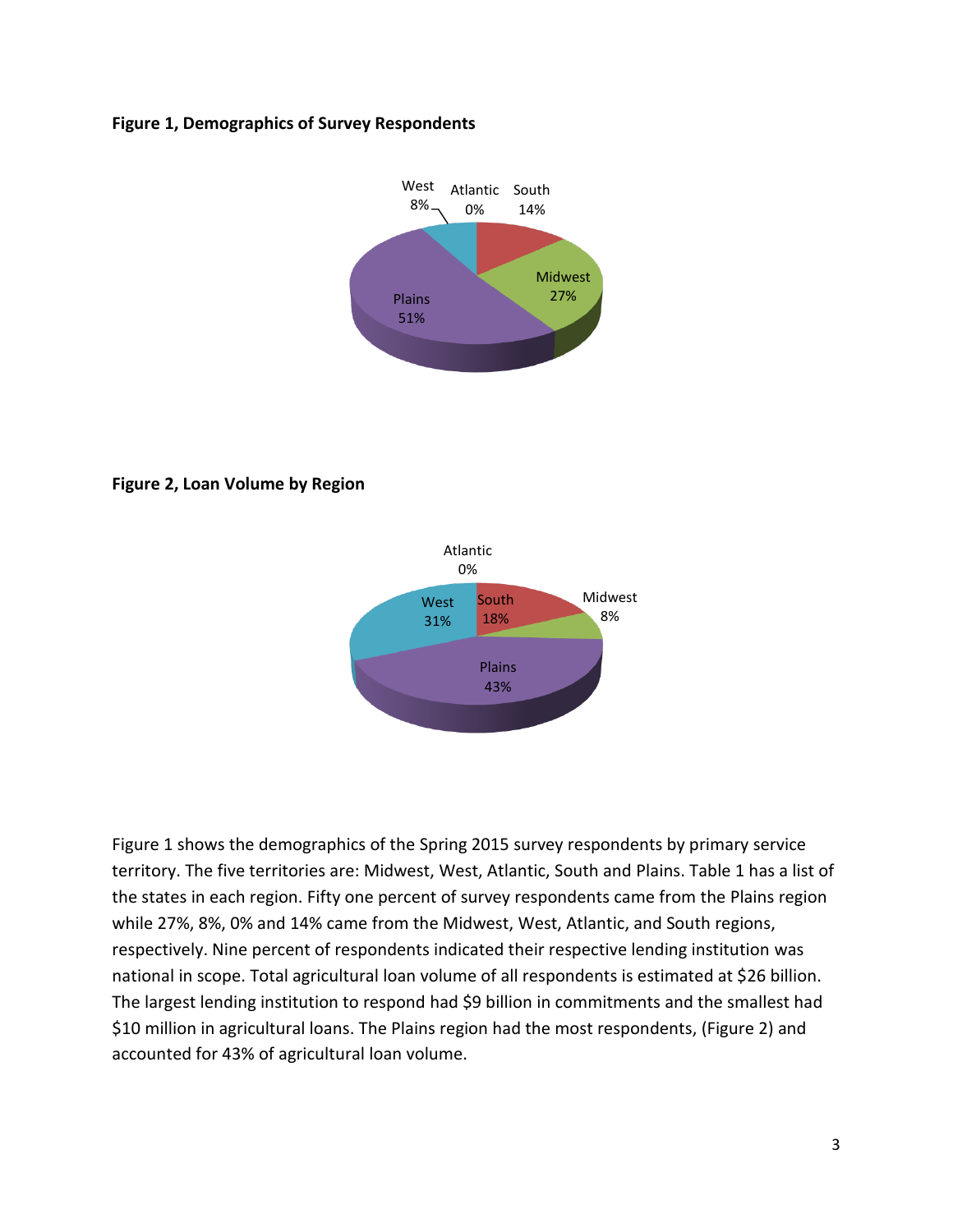[Figure 3](#page-4-0) shows the survey results for loan interest rates from Spring 2013 to Spring 2015. Figure 3 shows the continued expectation of higher interests in the future. Past expectations of higher interest rates have not been realized at the present time. A main determinant in the direction of interest rates is the Federal Reserve System, which has yet to announce future policy to increase the federal funds rate from its near zero position at present time. Over the past three months, more respondents indicated a decrease in interest rates for all three categories. However, the short- and long-term expectations are for interest rates to increase. Survey respondents are consistent for the long term expectation of interest rates as not one respondent indicated interests rates would decrease further. Survey respondents' short-term expectations in Fall 2013 were for interest rates to increase; however, almost two years later those expectations have not been realized.



<span id="page-4-0"></span>**Figure 3, Loan Interest Rates – Diffusion Index of Survey Respondents**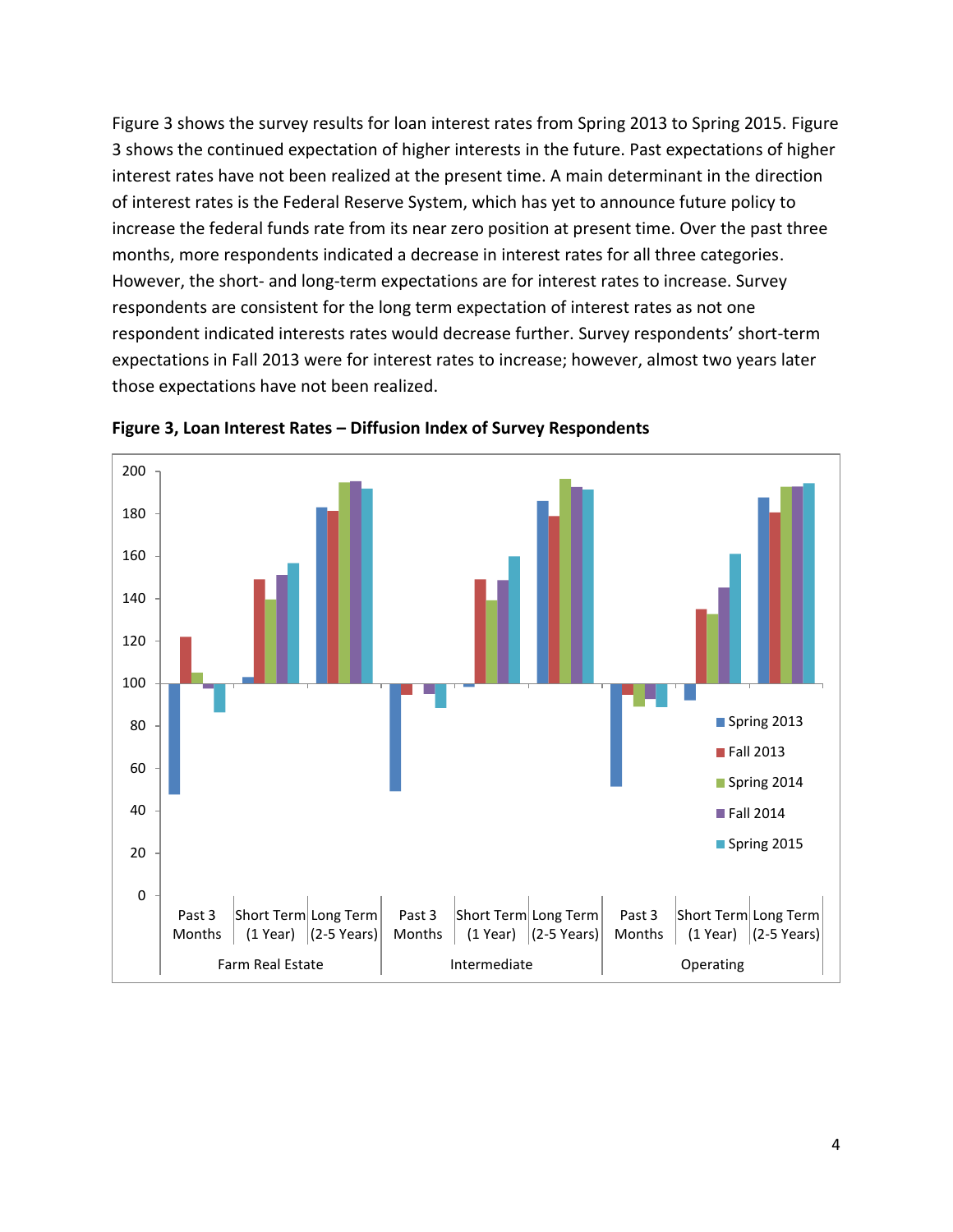The spread over cost of funds is the difference between the loan interest rates charged by the lending institution and the interest rate paid by the financial institution for the funds that they deploy in their business. The reason for obtaining information for both loan interest rates and spread over cost of funds is to gauge competition in the agricultural lending market. A decrease in the spread over cost of funds suggests competition for agricultural loans among lending institutions may be increasing.

Figure 4 shows that survey respondents reported a decrease in the spread over cost of funds in the past three months. This trend is expected to cease in the long term as spread over cost of funds is expected to increase. The long term expectation of spread over cost of funds is one of the most divided responses on the survey. For farm real estate loans 43% of respondents indicated spread over cost of funds would increase in the long term, 35% indicated it would stay the same, and 22% indicated it would decrease (Table 2). This spread was similar for both intermediate and operating loans. While more respondents indicated an increase for spread over cost of funds, 57% of respondents expect that the spread over cost of funds will stay the same or decrease. This uncertainty may be affected by uncertainty on timing of interest rate increases and uncertainty about competition in the agricultural lending sector.



## **Figure 4, Spread Over Cost of Funds – Diffusion Index of Survey Respondents**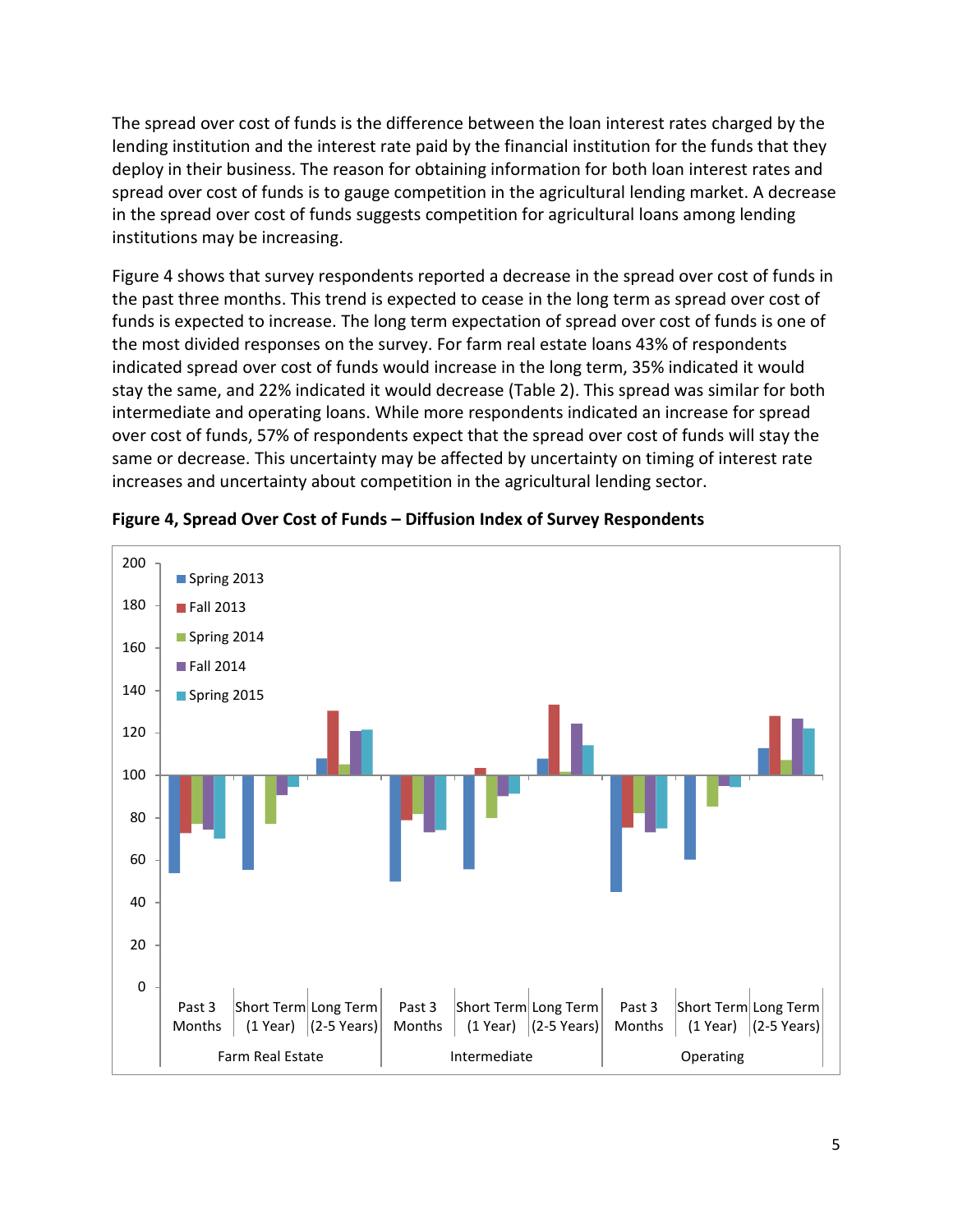**This** [expectation for higher operating loans may be due to low commodity prices and increased](#page-6-0)  [input costs resulting in a decrease of liquidity in the agricultural sector.](#page-6-0)

**[Figure](#page-6-0)** 5 shows the responses for farm loan volume. This question analyzes the aggregate amount of agricultural lending. Over the past three months, total farm dollar volume rose and is expected to increase in the short- and long-term for all categories. However, the sentiment for farm real estate loans continues on a downward trend. This downward trend of farm real estate loan expectations is likely caused by decreasing farmland values. Expectations for operating loans remains strong for both the short- and long-term. This expectation for higher operating loans may be due to low commodity prices and increased input costs resulting in a decrease of liquidity in the agricultural sector.



<span id="page-6-0"></span>**Figure 5, Farm Loan Volume – Diffusion Index of Survey Respondents**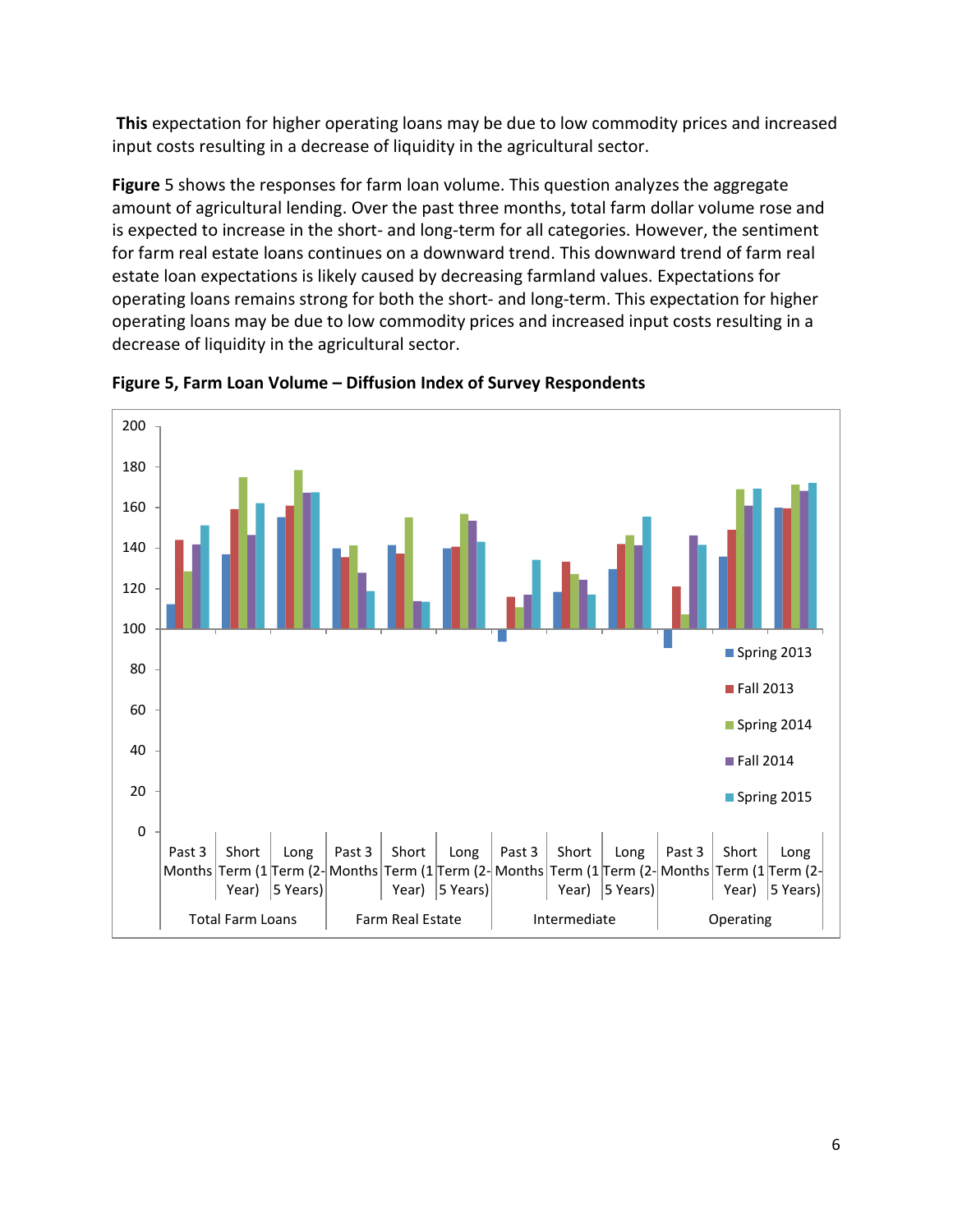Figure 6 shows the results for non-performing loans analyzed by loan type. For the first time in the survey, respondents indicated an increase in non-performing loans with 6% of respondents indicating an increase (Table 2). Expectations for non-performing loans continue to increase in both the short- and long-term for all categories.

Respondents indicated that low commodity prices and rising input costs in the agricultural industry are the main reasons for these expectations. In addition, respondents noted that these conditions will affect large farmers first. One respondent commented that "In our area, 2 very large farmers have not been given credit from their financial institution for 2015 financing. One was over 10,000 acres of rented land, now being pieced out to others." Another respondent shared this sentiment commenting that "I am concerned about the length of time commodity prices may be low. It could cause a lot of problems, especially with the larger [farms]."

While some respondents indicate an increase in non-performing loans, they do not seem too concerned for the agricultural sector in the long run. One respondent noted that "distressed operations may liquidate under-used items to bolster liquidity".



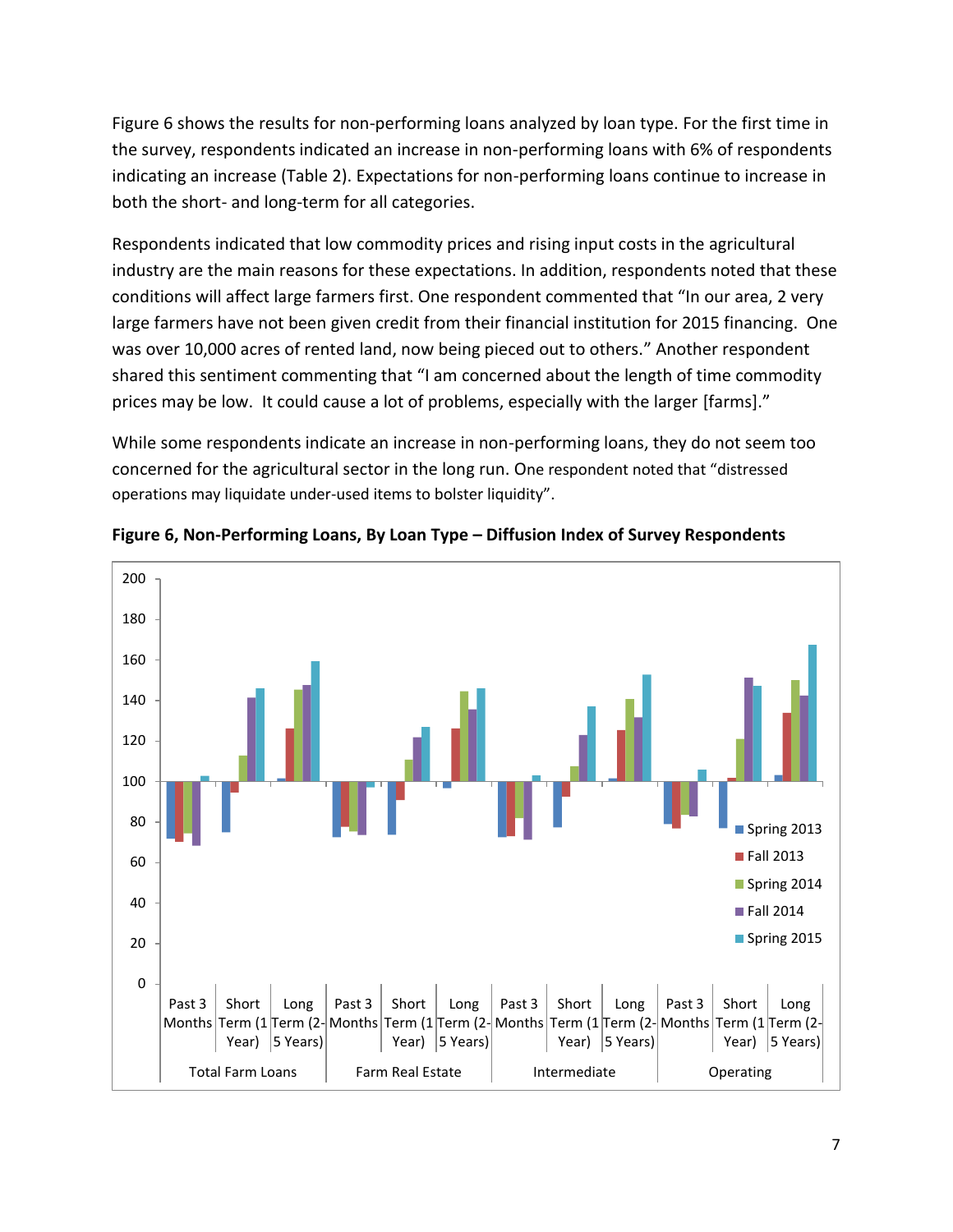Figure 7 shows the non-performing loans by crop industry sector. Expectations for nonperforming loans in the crop sector stayed at fairly high levels. Much of the increase in total non-performing loans is from the crop sectors. Lenders reported an increase for the first time in the corn and soybeans, wheat, and cotton sectors. One respondent stated that "I believe the grain and oilseed sector will struggle over the next couple of years" and this sentiment is expressed by the majority of respondents.



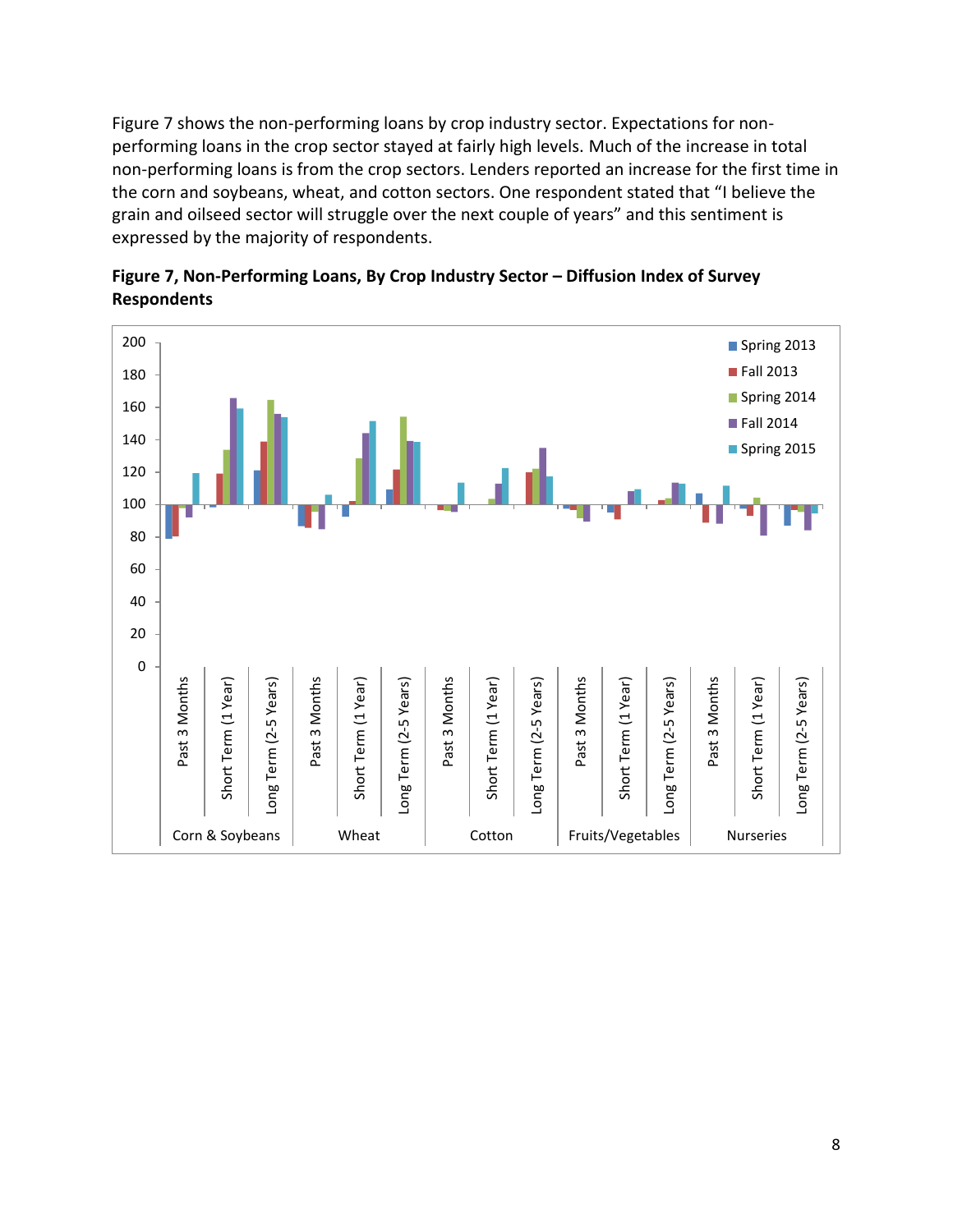Figure 8 shows the non-performing loans by livestock industry sector. Respondents indicated an increase in expectations for non-performing loans in the long-term for the beef, dairy, and hog sectors. The livestock sector has been bolstered by high output prices in recent years and is reflected in the previous non-performing loans across respondent's loan territories. However, the expectation for an increase in non-performing loans shows that bankers do not expect the high commodity prices to continue.



**Figure 8, Non-Performing Loans, By Livestock Industry Sector – Diffusion Index of Survey Respondents**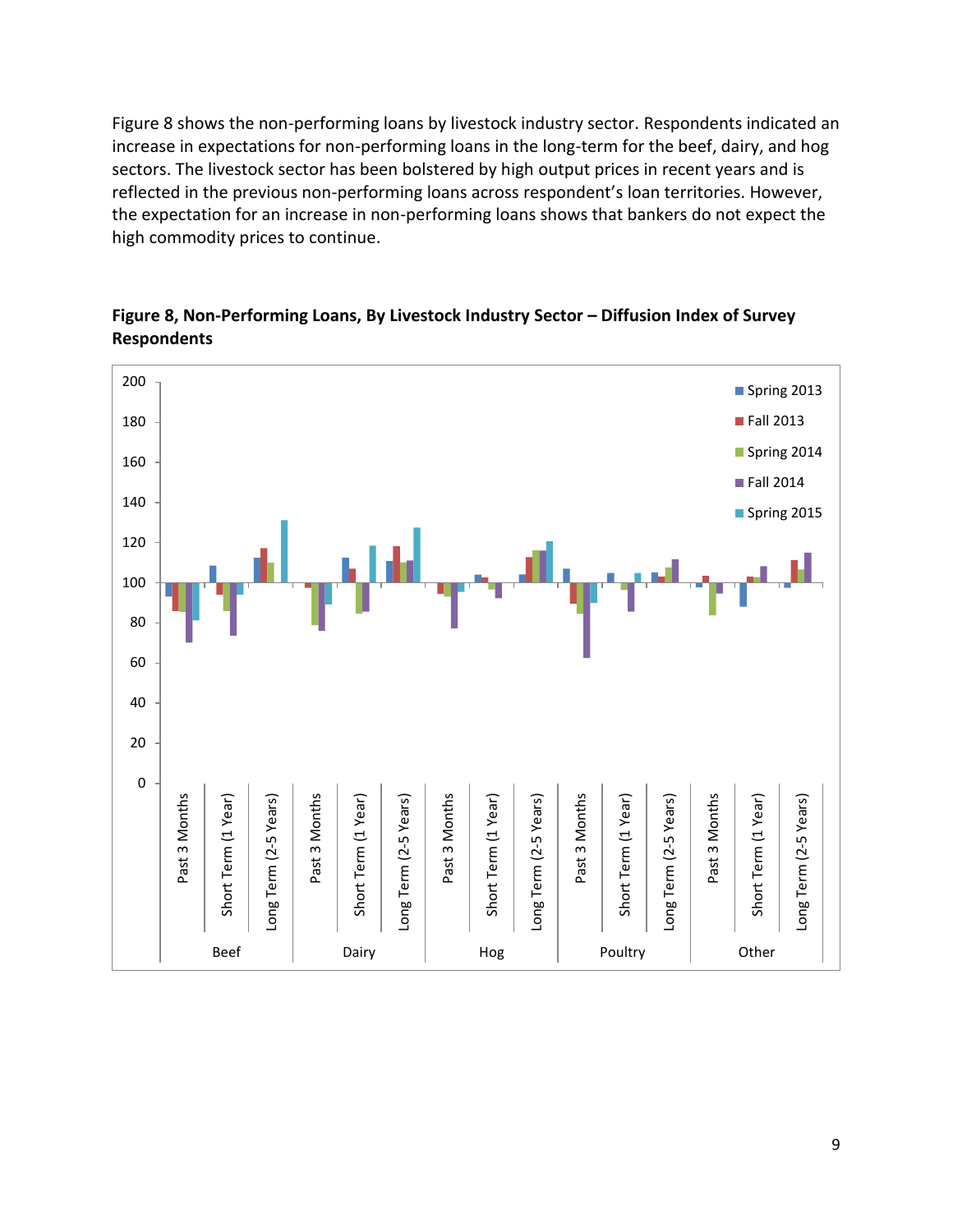Figure 9 shows the survey responses for expectations on land values. Expectations for land values continue to decline for the short- and long-term. This was also the first time more respondents indicated that land prices declined in the past three months with 35% of respondents answering that land prices fell in their service territory (Table 2). One respondent estimates that "Upland farm ground has come down 10-15% in recent sales, good river bottom and irrigated has been un-tested on the open market. Pastureland is still very strong, but we could see a major decline if the cattle market breaks."

Along with land values, cash rents were discussed by respondents. One respondent noted that "There has been a serious softening of cash rents" for their service territory and another noted that "cash rents reduced \$25-\$40 from a year ago."



**Figure 9, Land Values – Diffusion Index of Survey Respondents**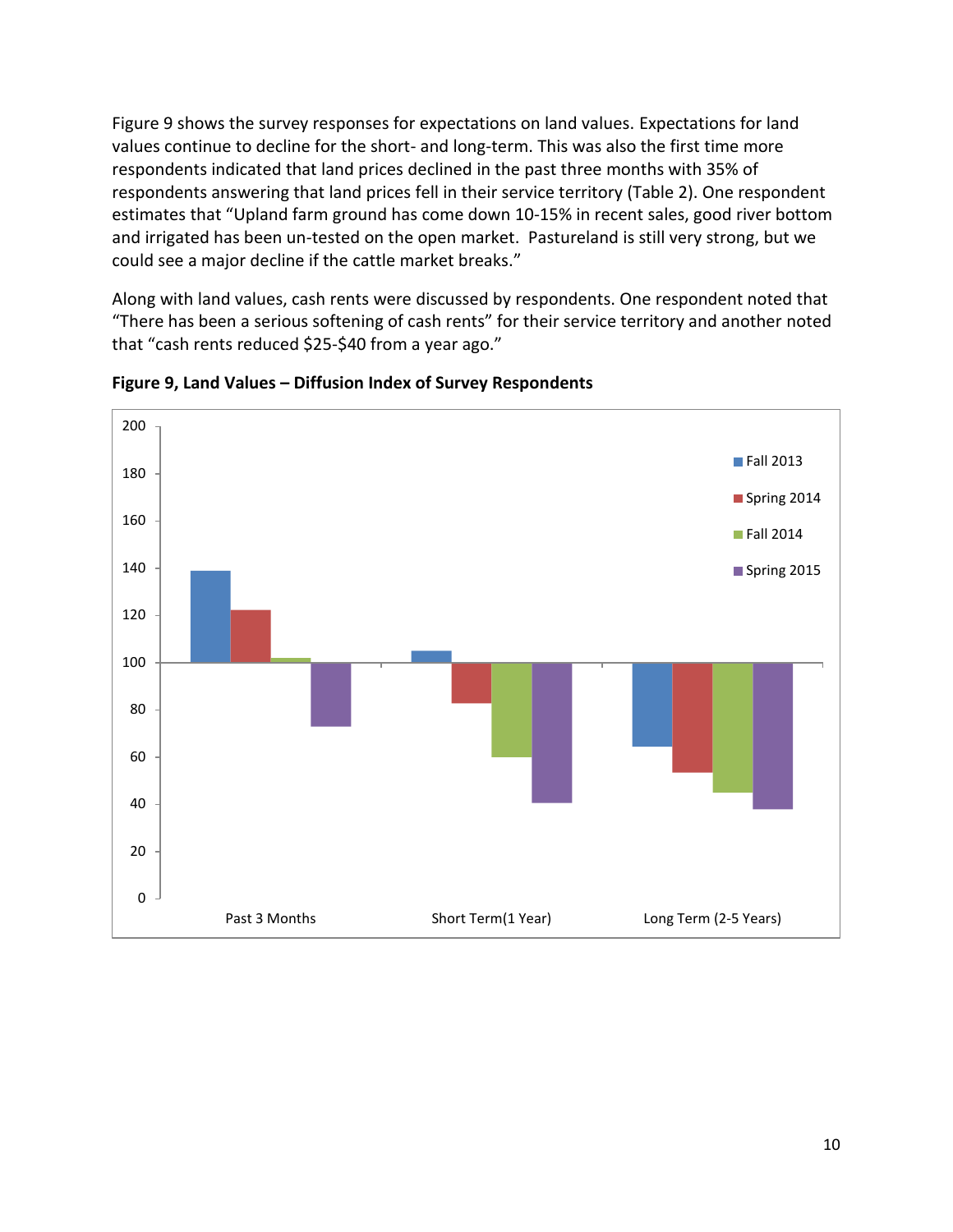An area of interest in this survey is the accuracy of the short- and long-term expectations of the respondents. With five semi-annual surveys completed, with the first being completed in Fall 2013, there are now three periods where the short-term expectations of the respondents overlap with the reported activity in the past three months category. To measure the accuracy of the short-term expectations, the diffusion index of the short-term expectations is measured against the diffusion index for what respondents reported in the past three months one year ahead of the short-term expectation (i.e., the short-term expectation in Spring 2013 is compared to what respondents indicated happened in the past three months on the Spring 2014 survey).

Figure 10 graphs the short-term expectations and what was reported a year later. From the graphs in Figure 10, the short-term expectation for the total farm loan index was 137 in Spring 2014 and increased to 175 in Spring 2015. The index for total farm loans reported by respondents was 139 in Spring 2014 and increased to 151 in the Spring 2015. For farm real estate loans, the short-term expectation was an index of 141 in the Spring 2014, decreasing to 137 in Fall 2014, and then a slight increase to 155 in Spring 2015. Responses from survey respondents resulted in an index of 141 in Spring 2014, which subsequently decreased to 128 in Fall 2014, then decreased again to 119 in Spring 2015. In this case, the short-term expectations over estimated farm real estate dollar volume as respondents expected farm real estate volume to continue on an upward trend and subsequently experienced a decrease in farm real estate loan volume.

For the intermediate loan category, short-term expectations were for intermediate loans to increase from an index of 118 in Spring 2014 to an index of 133 in Fall 2014 and decline to an index of 127 in Spring 2015. What was reported was a more gradual increase in intermediate loans as the index from responses in Spring 2014 was 111, rose to 117 in Fall 2014, and rose again to 134 in Spring 2015. Operating loan volume was expected to increase from an index of 136 in Spring 2014 to an index of 169 in Spring 2015. Reported operating loan volume did increase during this time; however, it did not increase as much as lenders expected starting at an index of 107 in Spring 2014 and rising to an index of 142 in Spring 2015.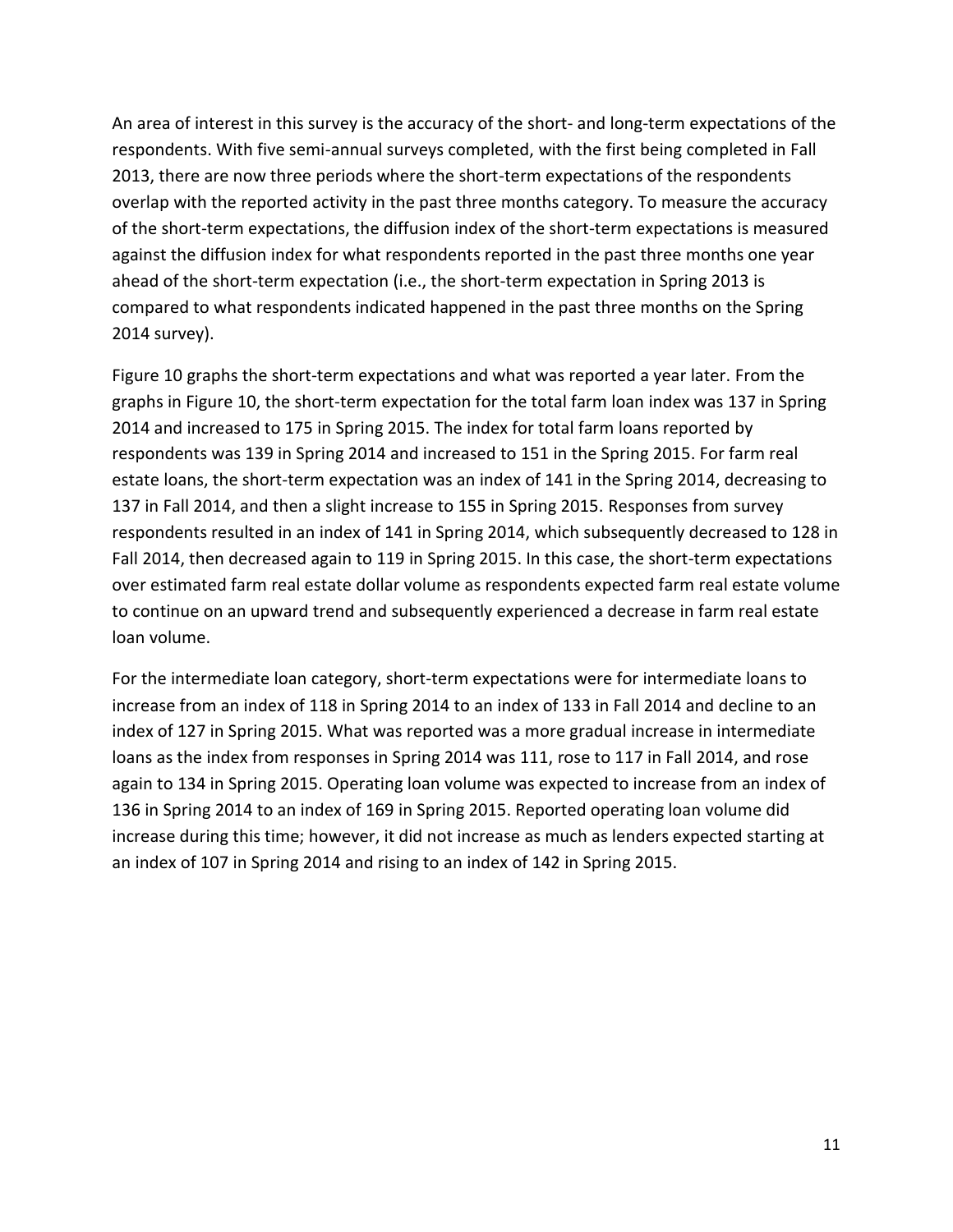

**Figure 10, Forecast Accuracy for Farm Dollar Volume**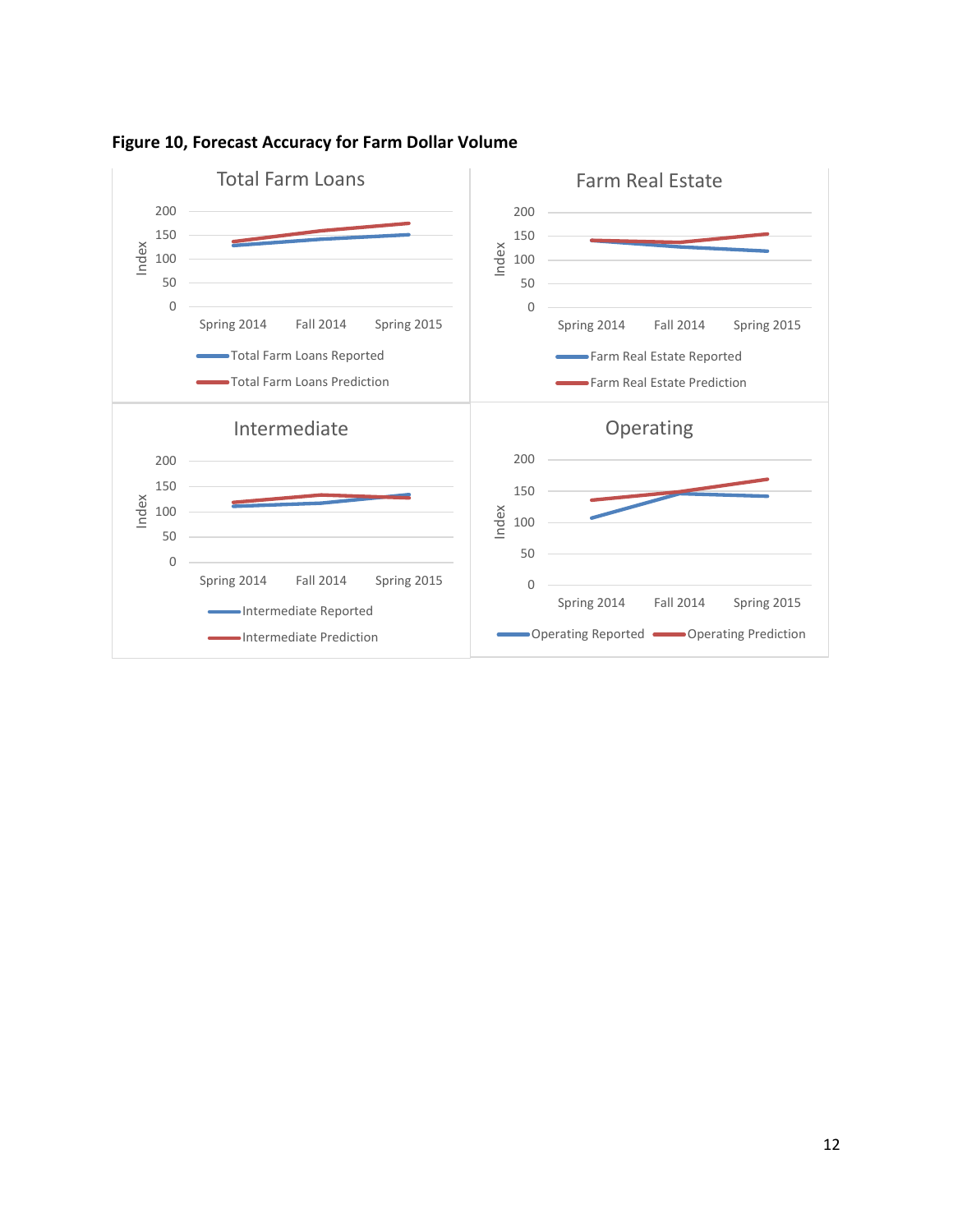Figure 11 shows the difference in short-term expectations of non-performing loans and what was reported a year later. Methodology for these graphs was same as that for Figure 10. Shortterm expectations were consistent with respondents reporting a year later. Short-term expectations for total non-performing farm loans were to increase from an index of 75 to an index of 103 from Spring 2014 to Spring 2015. This expectation proved to be fairly accurate as the index for total non-performing farm loans was 75 in Spring 2014 and rose to 113 in Spring 2015. For farm real estate non-performing loans, lender expectations were too optimistic. Respondents expected an increase in the number of farm real estate non-performing loans with the index increasing from 74 to 111 from Spring 2014 to Spring 2015. However, the lenders reported a greater increase in farm real estate non-performing loans as the amount reported increased to an index of 146 in Spring 2015. This same narrative told for real estate loans holds for the intermediate loan category. Survey respondents' expectations for non-performing operating loans were accurate with an expectation of the index increasing from 77 to 121 from Spring 2014 to Spring 2015. Index's for reported non-performing operating loans were calculated to be 84 and 127 for Spring 2014 and Spring 2015, respectively.



### **Figure 11, Forecast Accuracy for Non-Performing Loans**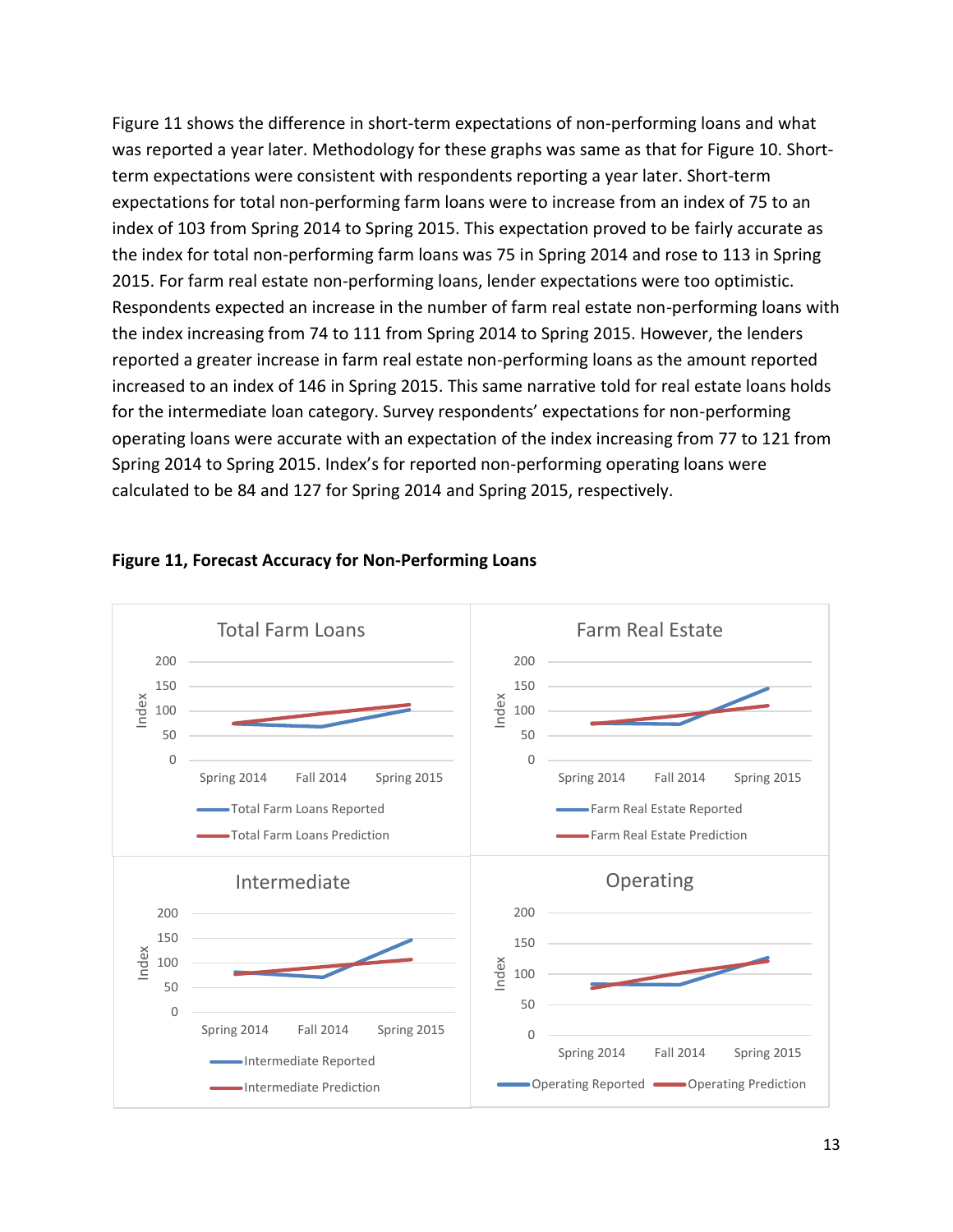## **Table 1, States in Each Region**

Atlantic CT, DE, KY, ME, MD, MA, NH, NJ, NY, NC, PA, RI, TN, VA, VT, WV South AL, AR, FL, GA, LA, MS, SC Midwest IA, IL, IN, MI, MN, MO, OH, WI Plains KS, NE, ND, OK, SD, TX West AZ, CA, CO, ID, MT, NM, NV, OR, UT, WA, WY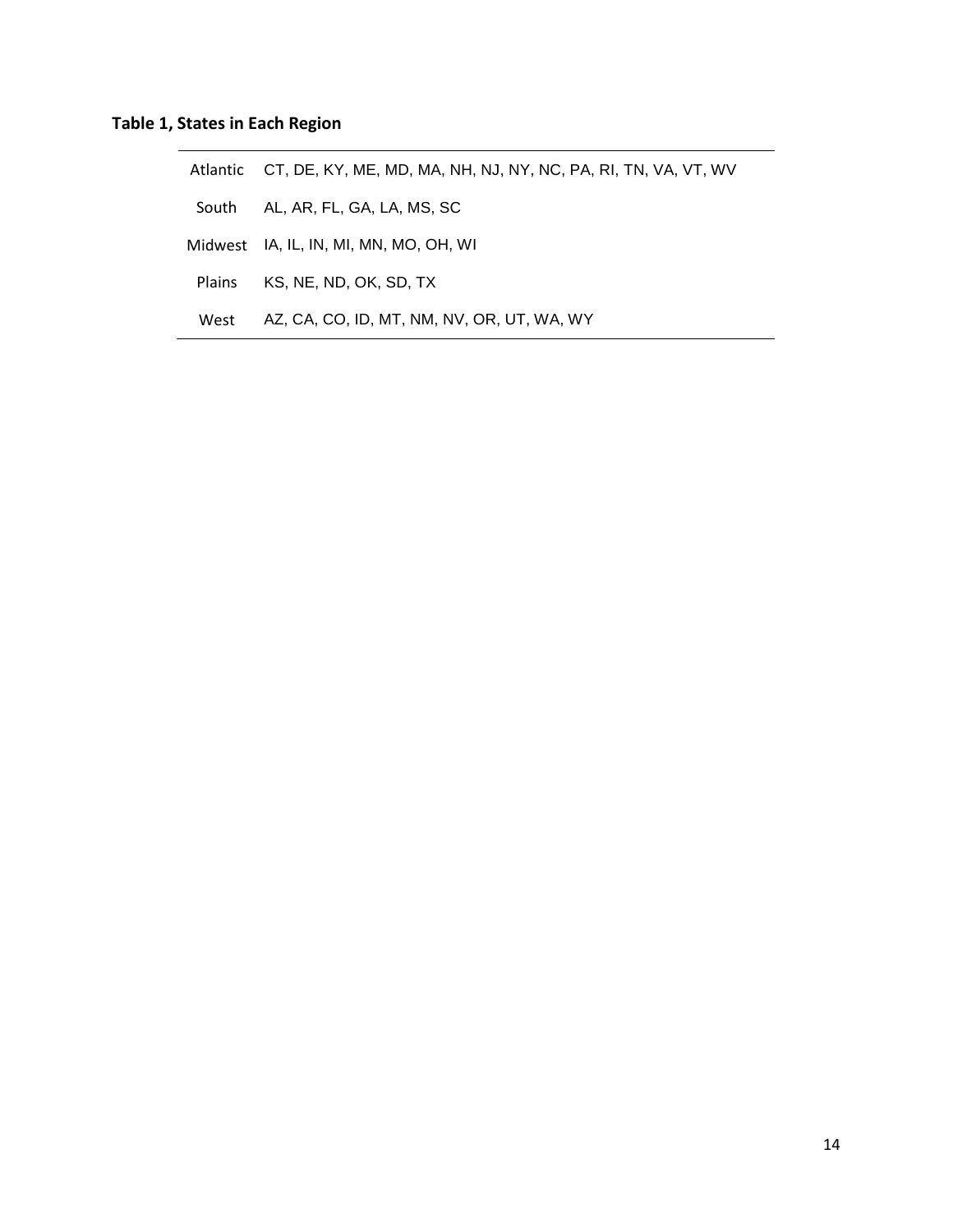## **Table 2, Respondent Responses**

|                   |             | <b>Interest Rates</b> |      |        |              |      |        |           |      |        | Spread Over Cost of Funds |      |        |              |      |        |           |      |        |
|-------------------|-------------|-----------------------|------|--------|--------------|------|--------|-----------|------|--------|---------------------------|------|--------|--------------|------|--------|-----------|------|--------|
|                   |             | Farm Real Estate      |      |        | Intermediate |      |        | Operating |      |        | Farm Real Estate          |      |        | Intermediate |      |        | Operating |      |        |
|                   |             | Lower                 | Same | Higher | Lower        | Same | Higher | Lower     | Same | Higher | Lower                     | Same | Higher | Lower        | Same | Higher | Lower     | Same | Higher |
|                   | Spring 2013 | 55%                   | 42%  | 3%     | 52%          | 43%  | 2%     | 48%       | 50%  | 0%     | 56%                       | 35%  | 10%    | 56%          | 37%  | 6%     | 58%       | 39%  | 3%     |
|                   | Fall 2013   | 17%                   | 44%  | 39%    | 12%          | 58%  | 30%    | 18%       | 70%  | 12%    | 36%                       | 56%  | 8%     | 30%          | 61%  | 9%     | 32%       | 61%  | 7%     |
| Past Three Months | Spring 2014 | 14%                   | 67%  | 19%    | 13%          | 78%  | 30%    | 16%       | 50%  | 5%     | 28%                       | 67%  | 5%     | 24%          | 71%  | 5%     | 23%       | 71%  | 5%     |
|                   | Fall 2014   | 14%                   | 74%  | 12%    | 12%          | 78%  | 7%     | 15%       | 44%  | 7%     | 30%                       | 65%  | 5%     | 29%          | 68%  | 2%     | 32%       | 63%  | 5%     |
|                   | Spring 2015 | 19%                   | 76%  | 5%     | 11%          | 89%  | 0%     | 11%       | 89%  | 0%     | 30%                       | 70%  | 0%     | 26%          | 74%  | 0%     | 25%       | 75%  | 0%     |
|                   |             |                       |      |        |              |      |        |           |      |        |                           |      |        |              |      |        |           |      |        |
|                   | Spring 2013 | 11%                   | 75%  | 14%    | 14%          | 72%  | 12%    | 17%       | 73%  | 9%     | 48%                       | 51%  | 3%     | 46%          | 54%  | 2%     | 43%       | 52%  | 3%     |
|                   | Fall 2013   | 0%                    | 44%  | 56%    | 0%           | 51%  | 49%    | 0%        | 65%  | 35%    | 22%                       | 56%  | 22%    | 19%          | 58%  | 23%    | 23%       | 54%  | 23%    |
| <b>Short Term</b> | Spring 2014 | 5%                    | 50%  | 45%    | 5%           | 50%  | 45%    | 7%        | 53%  | 40%    | 32%                       | 60%  | 9%     | 31%          | 58%  | 11%    | 27%       | 60%  | 13%    |
|                   | Fall 2014   | 2%                    | 44%  | 53%    | 2%           | 46%  | 51%    | 2%        | 50%  | 48%    | 23%                       | 63%  | 14%    | 22%          | 66%  | 12%    | 22%       | 61%  | 17%    |
|                   | Spring 2015 | 0%                    | 43%  | 57%    | 0%           | 40%  | 60%    | 0%        | 39%  | 61%    | 24%                       | 57%  | 19%    | 20%          | 69%  | 11%    | 22%       | 61%  | 17%    |
|                   |             |                       |      |        |              |      |        |           |      |        |                           |      |        |              |      |        |           |      |        |
| Long Term         | Spring 2013 | 2%                    | 14%  | 85%    | 2%           | 9%   | 88%    | 2%        | 8%   | 89%    | 31%                       | 34%  | 38%    | 30%          | 29%  | 38%    | 27%       | 32%  | 40%    |
|                   | Fall 2013   | 0%                    | 19%  | 81%    | 0%           | 21%  | 79%    | 0%        | 19%  | 81%    | 14%                       | 42%  | 44%    | 12%          | 42%  | 46%    | 14%       | 44%  | 42%    |
|                   | Spring 2014 | 0%                    | 5%   | 95%    | 0%           | 4%   | 96%    | 0%        | 7%   | 93%    | 26%                       | 42%  | 32%    | 27%          | 44%  | 29%    | 25%       | 42%  | 33%    |
|                   | Fall 2014   | 0%                    | 5%   | 95%    | 0%           | 7%   | 93%    | 0%        | 7%   | 93%    | 16%                       | 47%  | 37%    | 27%          | 46%  | 39%    | 15%       | 44%  | 41%    |
|                   | Spring 2015 | 0%                    | 8%   | 92%    | 0%           | 9%   | 91%    | $0\%$     | 6%   | 94%    | 22%                       | 35%  | 43%    | 23%          | 40%  | 37%    | 22%       | 33%  | 44%    |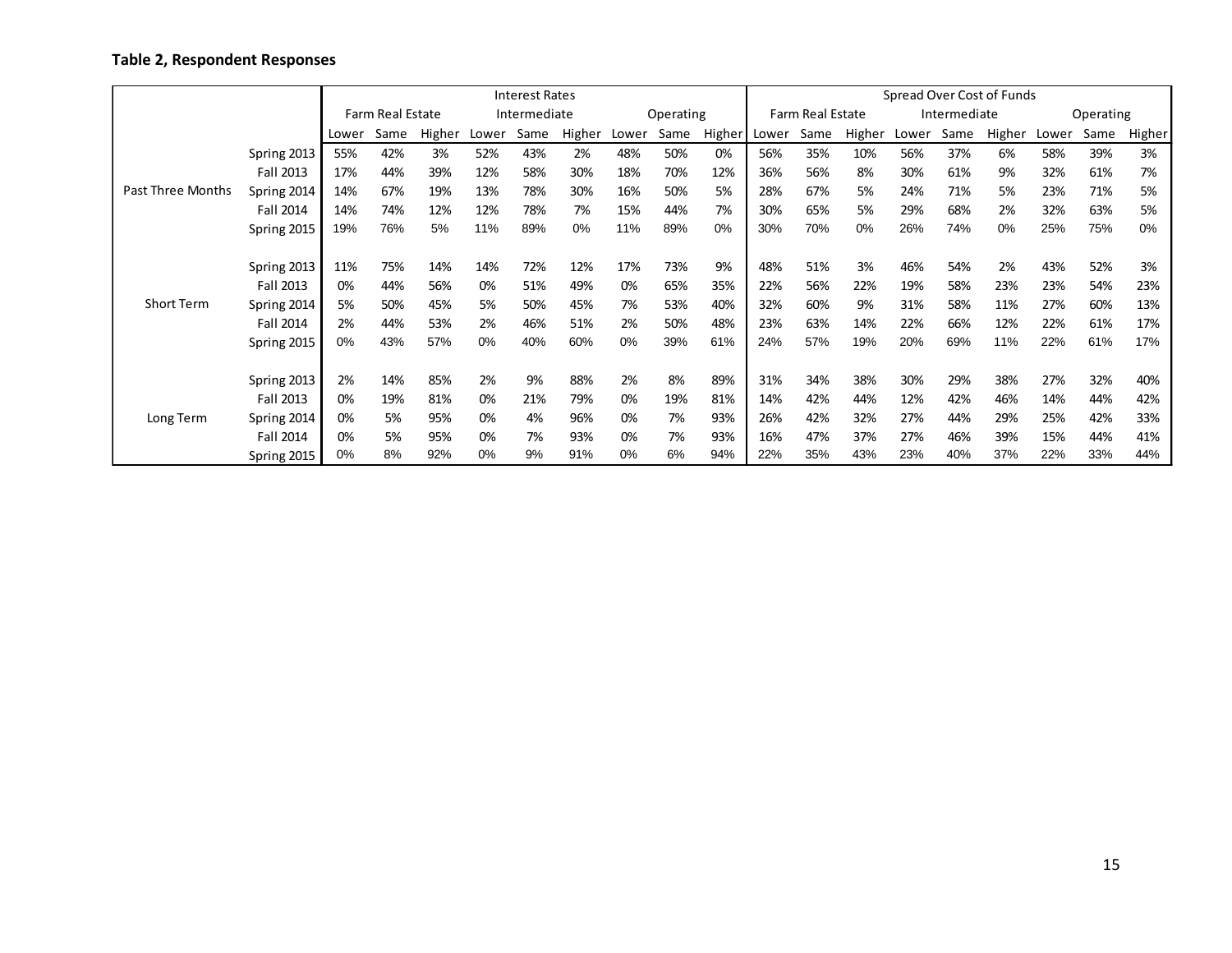## **Table 2 Continued, Respondent Responses**

|                   | Farm Dollar Volume      |       |      |        |                  |      |        |              |      |           |       |      |        |
|-------------------|-------------------------|-------|------|--------|------------------|------|--------|--------------|------|-----------|-------|------|--------|
|                   | <b>Total Farm Loans</b> |       |      |        | Farm Real Estate |      |        | Intermediate |      | Operating |       |      |        |
|                   |                         | Lower | Same | Higher | Lower            | Same | Higher | Lower        | Same | Higher    | Lower | Same | Higher |
|                   | Spring 2013             | 32%   | 22%  | 45%    | 12%              | 35%  | 52%    | 28%          | 46%  | 22%       | 40%   | 26%  | 31%    |
|                   | <b>Fall 2013</b>        | 5%    | 46%  | 49%    | 7%               | 51%  | 42%    | 9%           | 66%  | 25%       | 12%   | 54%  | 33%    |
| Past Three Months | Spring 2014             | 20%   | 32%  | 48%    | 9%               | 41%  | 50%    | 16%          | 56%  | 27%       | 29%   | 35%  | 36%    |
|                   | Fall 2014               | 12%   | 35%  | 53%    | 16%              | 40%  | 44%    | 20%          | 44%  | 37%       | 12%   | 29%  | 59%    |
|                   | Spring 2015             | 5%    | 38%  | 57%    | 14%              | 54%  | 32%    | 11%          | 43%  | 46%       | 8%    | 42%  | 50%    |
|                   |                         |       |      |        |                  |      |        |              |      |           |       |      |        |
|                   | Spring 2013             | 9%    | 43%  | 46%    | 8%               | 43%  | 49%    | 9%           | 58%  | 28%       | 6%    | 50%  | 42%    |
|                   | <b>Fall 2013</b>        | 0%    | 41%  | 59%    | 8%               | 46%  | 46%    | 5%           | 56%  | 39%       | 5%    | 40%  | 54%    |
| <b>Short Term</b> | Spring 2014             | 2%    | 21%  | 77%    | 3%               | 38%  | 59%    | 22%          | 29%  | 49%       | 4%    | 24%  | 73%    |
|                   | <b>Fall 2014</b>        | 9%    | 35%  | 56%    | 19%              | 49%  | 33%    | 17%          | 41%  | 41%       | 7%    | 24%  | 68%    |
|                   | Spring 2015             | 5%    | 27%  | 68%    | 22%              | 43%  | 35%    | 20%          | 43%  | 37%       | 3%    | 25%  | 72%    |
|                   |                         |       |      |        |                  |      |        |              |      |           |       |      |        |
|                   | Spring 2013             | 9%    | 25%  | 65%    | 15%              | 29%  | 55%    | 19%          | 30%  | 48%       | 5%    | 28%  | 65%    |
|                   | <b>Fall 2013</b>        | 2%    | 36%  | 63%    | 8%               | 42%  | 49%    | 5%           | 47%  | 47%       | 4%    | 33%  | 63%    |
| Long Term         | Spring 2014             | 0%    | 21%  | 79%    | 7%               | 29%  | 64%    | 7%           | 39%  | 54%       | 0%    | 29%  | 71%    |
|                   | <b>Fall 2014</b>        | 5%    | 23%  | 72%    | 14%              | 19%  | 67%    | 15%          | 0%   | 56%       | 17%   | 17%  | 76%    |
|                   | Spring 2015             | 3%    | 27%  | 70%    | 11%              | 35%  | 54%    | 8%           | 28%  | 64%       | 0%    | 28%  | 72%    |